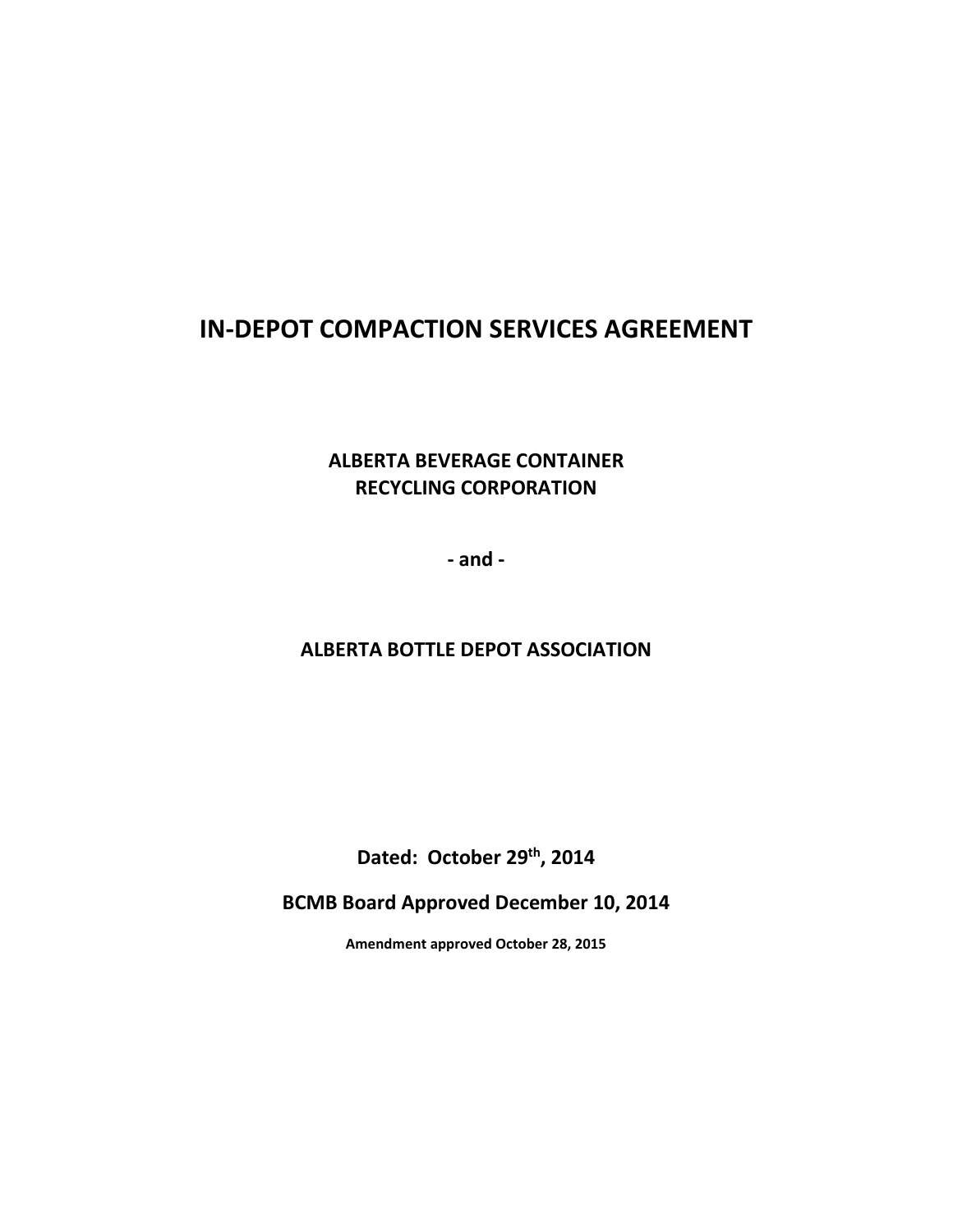# **TABLE OF CONTENTS**

|      | <b>PAGE</b> |  |
|------|-------------|--|
|      |             |  |
| 1.1  |             |  |
| 1.2  |             |  |
| 1.3  |             |  |
| 1.4  |             |  |
| 1.5  |             |  |
| 1.6  |             |  |
|      |             |  |
| 2.1  |             |  |
| 2.2  |             |  |
| 2.3  |             |  |
| 2.4  |             |  |
| 2.5  |             |  |
| 2.6  |             |  |
| 2.7  |             |  |
| 2.8  |             |  |
| 2.9  |             |  |
| 2.10 |             |  |
| 2.11 |             |  |
|      |             |  |
|      |             |  |
| 3.1  |             |  |
| 3.2  |             |  |
| 3.3  |             |  |
| 3.4  |             |  |
|      |             |  |
| 4.1  |             |  |
| 4.2  |             |  |
|      |             |  |
|      |             |  |
| 5.1  |             |  |
| 5.2  |             |  |
|      |             |  |
| 6.1  |             |  |
|      |             |  |
| 7.1  |             |  |
| 7.2  |             |  |
| 7.3  |             |  |
| 7.4  |             |  |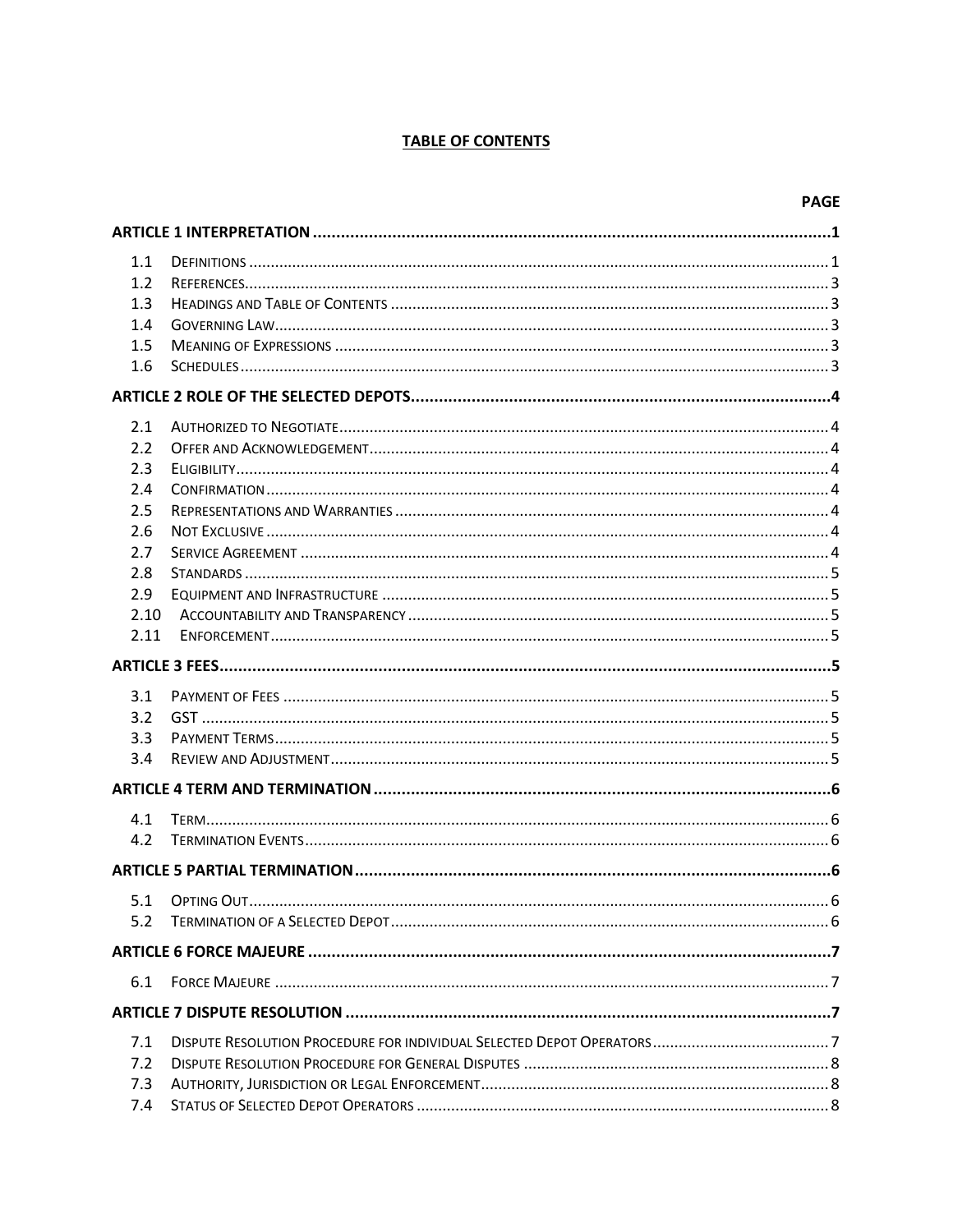| 8.1  |  |  |  |  |  |
|------|--|--|--|--|--|
| 8.2  |  |  |  |  |  |
| 8.3  |  |  |  |  |  |
| 8.4  |  |  |  |  |  |
| 8.5  |  |  |  |  |  |
| 8.6  |  |  |  |  |  |
| 8.7  |  |  |  |  |  |
| 8.8  |  |  |  |  |  |
| 8.9  |  |  |  |  |  |
| 8.10 |  |  |  |  |  |
| 8.11 |  |  |  |  |  |
| 8.12 |  |  |  |  |  |
|      |  |  |  |  |  |
| 9.1  |  |  |  |  |  |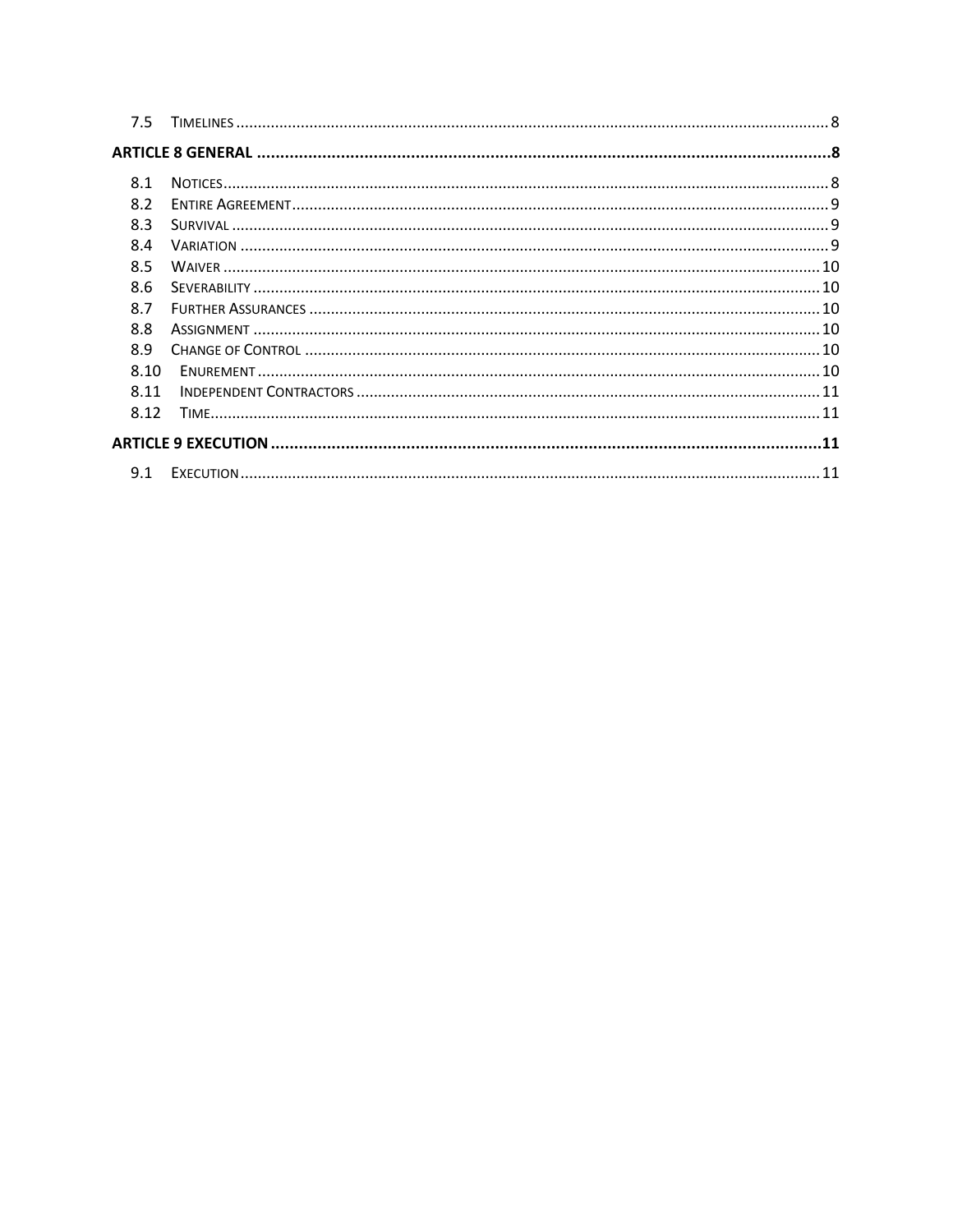#### **IN-DEPOT COMPACTION SERVICES AGREEMENT**

This Agreement made as of October 29th, 2014.

BETWEEN:

# Alberta Beverage Container Recycling Corporation, a corporation incorporated under the laws of Alberta ("ABCRC")

- and -

# Alberta Bottle Depot Association, an Alberta Society ("ABDA")

The recitals of this Agreement are as follows:

- A. The Service Agreement entered into between ABDA and ABCRC is the governing framework for the operation of the Common Collection System.
- B. ABCRC is the Collection System Agent appointed to act on behalf of beverage manufacturers and approved by BCMB to operate the Common Collection System.
- C. The Service Agreement provides ABCRC, ABDA and the Depot Operators will work together cooperatively to promote, encourage and foster continual improvements in the Common Collection System.
- D. ABDA, on behalf of the Depot Operators, wishes to establish uniform fees, terms and conditions upon which the Depot Operators provide Compaction Services to ABCRC and to outline the terms and conditions upon which the Selected Depots will provide Compaction Services to ABCRC.

Now therefore in consideration of the mutual covenants herein contained ABCRC and ABDA agree as follows:

# **ARTICLE 1 INTERPRETATION**

#### **1.1 Definitions**

- Whenever used in this Agreement, the following words and terms shall mean:
- 1.1.1 "Act" means the *Environmental Protection and Enhancement Act* (Alberta).
- 1.1.2 "ABDA" means the Albert Bottle Depot Association which is the entity that represents Depots in Alberta and of which the Selected Depot is a member.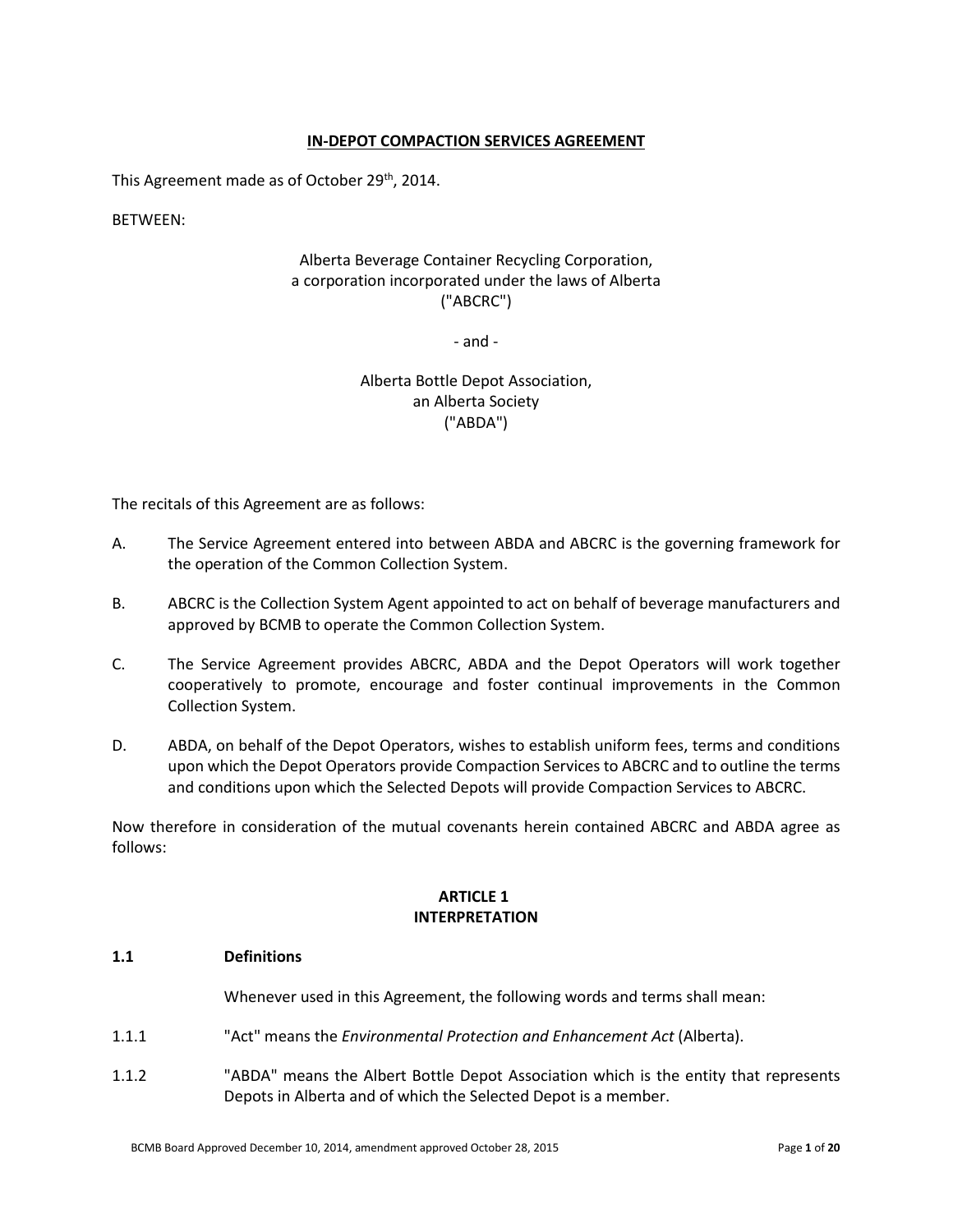- 1.1.3 "Agreement" means this In-Depot Compaction Services Agreement, including the recitals and any and all schedules, as may be amended from time to time.
- 1.1.4 "BCMB" means Beverage Container Management Board, the incorporated body under the laws of Alberta established as a management board within the meaning of section 175(jj) of the Act for the purpose of exercising the powers and carrying out the duties conferred or imposed on it pursuant to the Act, the Regulation and the By-law in respect of Beverage Containers.
- 1.1.5 "Beverage Container" means a non-refillable container as defined in the Regulation that has not previously entered the Common Collection System.
- 1.1.6 "By-laws" means the by-laws made by BCMB under section 18 of the Regulation.
- 1.1.7 "Common Collection System" means the container collection system in Alberta that does not distinguish Beverage Containers of similar size and material from each other based on the manufacturer.
- 1.1.8 "Compaction Services" means those services described in Schedule "A".
- 1.1.9 "Depot" means a place operated as a business in Alberta for the collection of empty Beverage Containers.
- 1.1.10 "Depot Operator" means the owner or operator of a Depot that holds a permit issued by BCMB, excluding the class "D" permits and includes a person acting or purporting to act on behalf of the permit holder.
- 1.1.11 "Handling Commissions" means the fees approved by the BCMB paid by ABCRC to depots for Beverage Containers received from depots.
- 1.1.12 "Regulation" means the Beverage Container Recycling Regulation, AR 101/97, as amended or replaced from time to time.
- 1.1.13 "Selected Depot" means the Depot owned or operated by a Selected Depot Operator.
- 1.1.14 "Selected Depot Operator" means a Depot Operator that has been approved by ABCRC to provide Compaction Services pursuant to the terms and conditions of this Agreement.
- 1.1.15 "Service Agreement" means the service agreement between ABDA and ABCRC and approved by the BCMB, as may be amended or replaced from time to time.
- 1.1.16 "Standards" refer to the minimum and/or maximum standard compaction ratios for the Compaction Services, as set out in Schedule "A".
- 1.1.17 "Value Added Fee" means the handling commission approved by the BCMB to be paid by ABCRC in compensation to a Selected Depot for providing Compaction Services.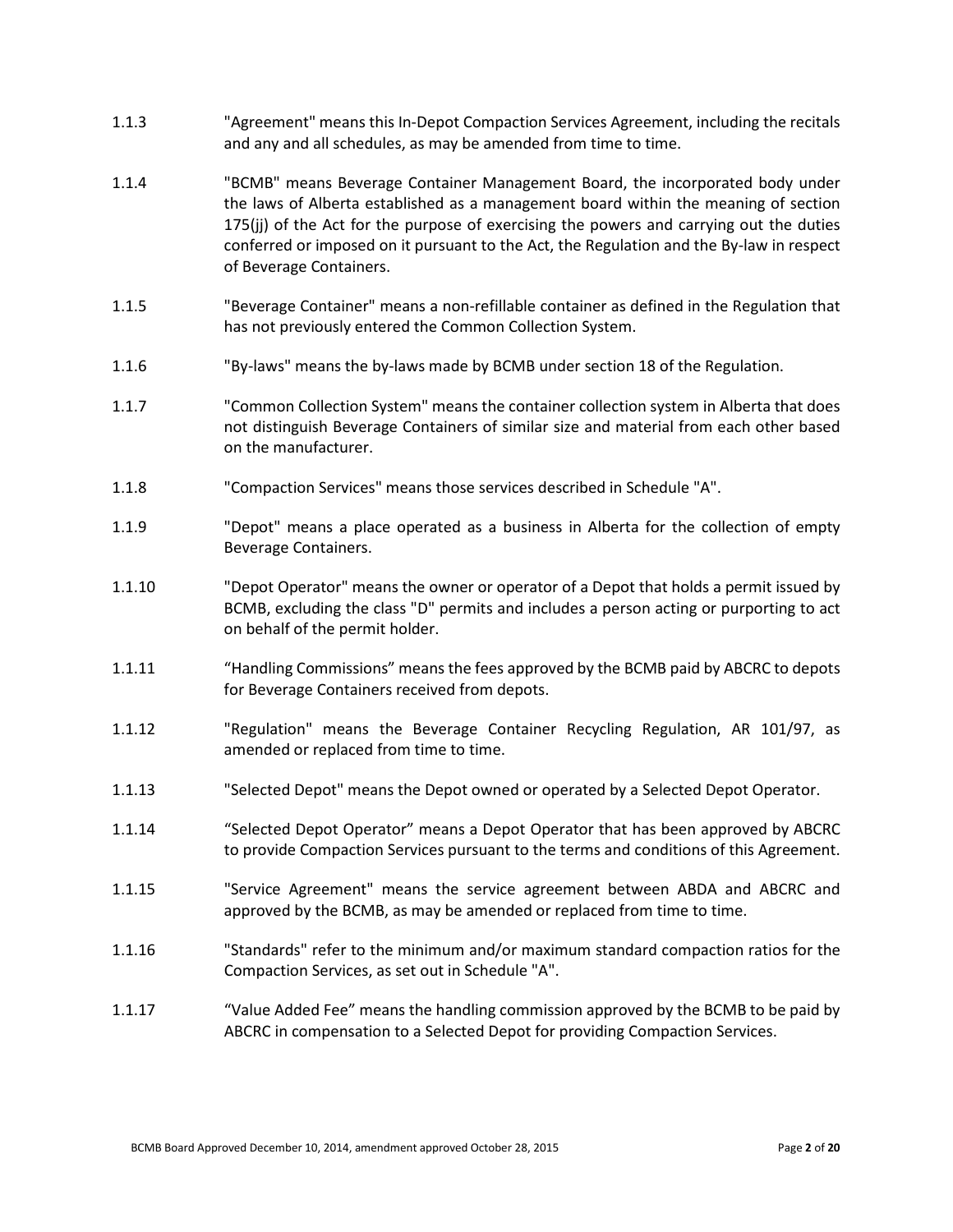# **1.2 References**

In this Agreement except where expressly otherwise provided or where the context otherwise requires:

- 1.2.1 words in the singular include the plural and vice versa and words importing any one of the masculine, feminine or neuter genders include the other genders;
- 1.2.2 a reference to a statute or regulation or a provision thereof means the statute or regulation or provision as amended or superseded from time to time;
- 1.2.3 unless otherwise provided a reference to dollars or amounts of money means lawful money of Canada;
- 1.2.4 a reference to an article, section, subsection number or schedule shall, unless otherwise stated, be a reference to an article, section, subsection or schedule of this Agreement;
- 1.2.5 to the extent definitions in this Agreement are referred to as being in the same as in the Service Agreement, if those definitions in the Service Agreement are amended from time to time, those same definitions in this Agreement will be similarly amended.

# **1.3 Headings and Table of Contents**

This Agreement is provided with a table of contents and headings and is divided into sections and subsections for convenience of reference only and such shall not affect its construction or interpretation.

#### **1.4 Governing Law**

This Agreement shall be interpreted and governed by the laws in force in the Province of Alberta from time to time and any proceedings in respect of it shall be brought and carried on before the courts of the Province of Alberta and both parties attorn irrevocably to the exclusive jurisdiction of such courts.

#### **1.5 Meaning of Expressions**

"Herein", "hereof" or "hereunder" and similar expressions when used in a section shall be construed as referring to the whole Agreement and not that section only.

#### **1.6 Schedules**

The following schedules are attached to and form part of this Agreement:

Schedule "A" – Description of Compaction Services, Standards & Value Added Fees

Schedule "B" – Offer and Acknowledgement

Schedule "C" – Confirmation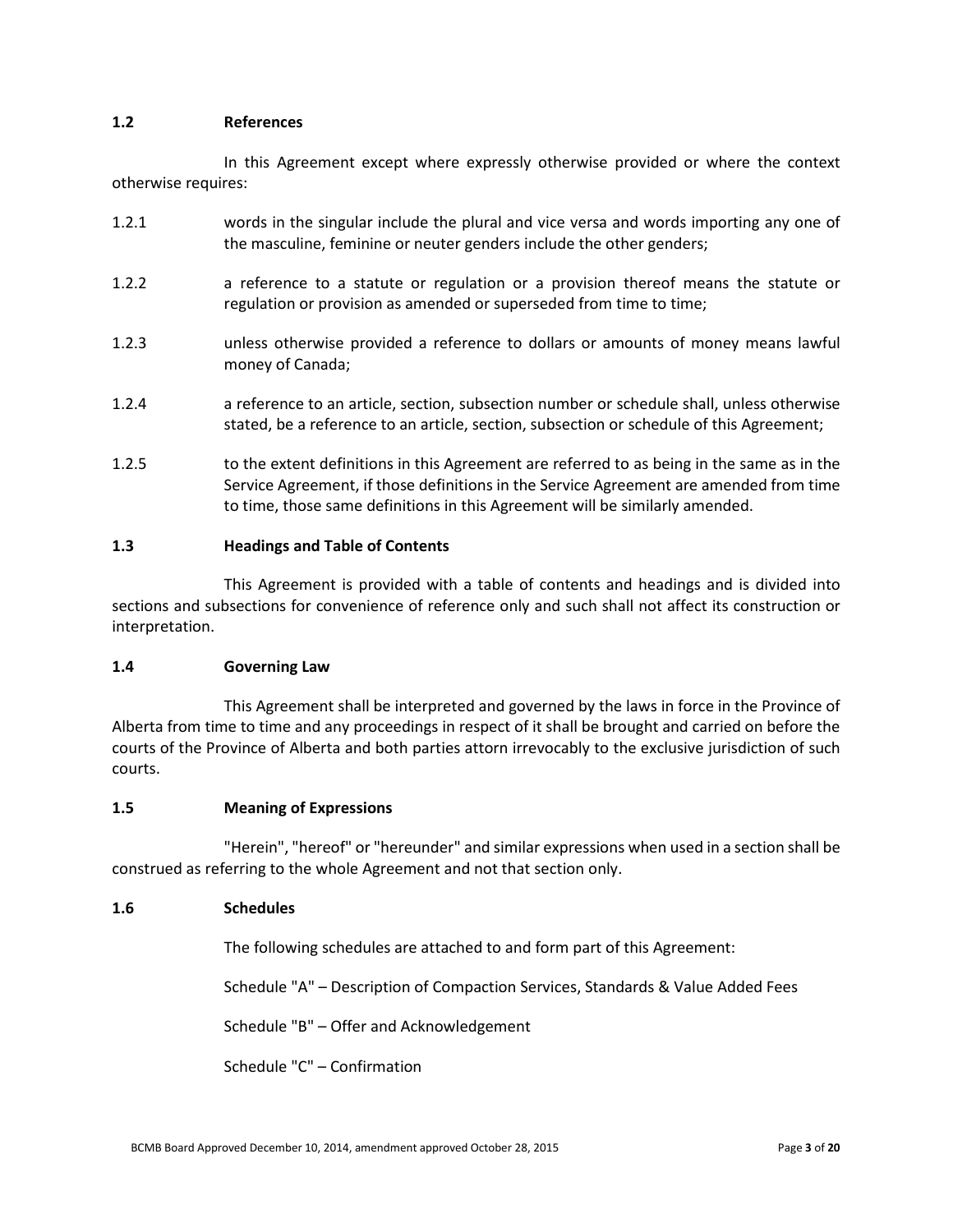# **ARTICLE 2 ROLE OF THE SELECTED DEPOTS**

# **2.1 Authorized to Negotiate**

ABDA hereby confirms to ABCRC that it is authorized to negotiate with ABCRC the terms of this Agreement, on behalf of the Selected Depots.

# **2.2 Offer and Acknowledgement**

A Depot Operator who would like to provide Compaction Services to ABCRC in accordance with this Agreement shall send a signed copy of the Offer and Acknowledgment in the form of Schedule "B" to ABDA and ABCRC.

# **2.3 Eligibility**

ABCRC will provide information to the approved third party necessary to generate a list of Depots that are eligible to provide Compaction Services to ABCRC. The eligibility list will identify Depot eligibility by Depot, Class of Equipment, and material. The third party list will be agreed to jointly by BCMB, ABCRC, and ABDA. The list of eligible Depots may be updated from time to time.

# **2.4 Confirmation**

ABCRC will assess all signed Offer and Acknowledgements received in the form of Schedule "B" from Depot Operators against the eligibility list. If approved, and determined by the BCMB as being in good standing with the BCMB, ABCRC will confirm with the Depot Operator and ABDA in the form of Schedule "C". ABCRC's approval of a Depot Operator shall not be unreasonably withheld or delayed.

These signed Schedules will constitute the offer and acceptance of, and collectively bind the parties by the terms of this Agreement.

#### **2.5 Representations and Warranties**

By agreeing to provide Compaction Services on the terms and conditions of this Agreement, each Selected Depot Operator represents and warrants to ABCRC that it has the facilities, the capacity and the expertise to provide and maintain the Compaction Services.

# **2.6 Not Exclusive**

The Confirmation of the Selected Depots is not exclusive and ABCRC may, at its sole discretion, engage other businesses to provide mobile Compaction Services or similar services. However, ABCRC shall not compensate any Depot Operator for Compaction Services other than a Selected Depot Operator.

# **2.7 Service Agreement**

The Compaction Services are in addition to any obligations that the Selected Depot Operators (or any of them) might have under the Service Agreement.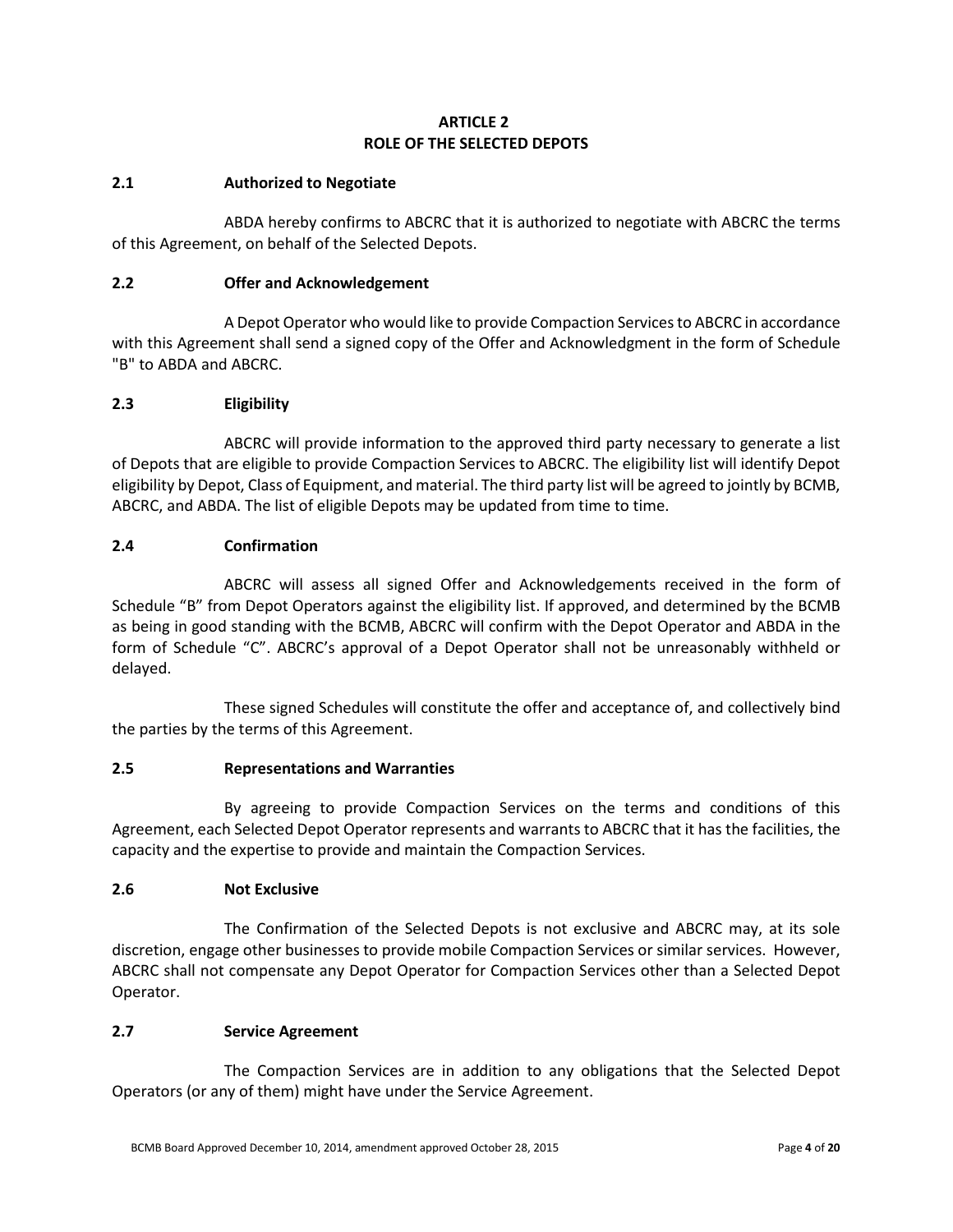# **2.8 Standards**

Each Selected Depot Operator agrees that it will provide the Compaction Services in a manner that meets the Standards prescribed in Schedule "A".

# **2.9 Equipment and Infrastructure**

Each Selected Depot Operator agrees to maintain its plant and equipment used to provide the Compaction Services in good safe running order. Each Selected Depot Operator will conduct all required safety inspections of its equipment at least as often as required by applicable law.

# **2.10 Accountability and Transparency**

Each Selected Depot Operator agrees to use the same level of skill, care and caution that a reasonable prudent person would take when providing the Compaction Services. Each Selected Depot Operator agrees to allow ABCRC to review and observe its processes, procedures and facilities during normal working hours, upon reasonable prior notice, as they pertain to the Compaction Services.

# **2.11 Enforcement**

ABDA shall not have any responsibility or liability related to the performance of Compaction Services by any Selected Depot Operator other than, at the request of ABCRC, ABDA will use all reasonable efforts to assist ABCRC with the enforcement of this Agreement against any Selected Depot Operator in breach of this Agreement.

#### **ARTICLE 3 FEES**

#### **3.1 Payment of Fees**

In consideration for providing the Compaction Services, ABCRC shall pay to each Selected Depot the value added fees outlined in Schedule "A". All payment of value added fees and related amounts shall be made by ABCRC directly to the Selected Depots.

#### **3.2 GST**

ABCRC shall pay Goods and Services Tax, where applicable, to the Selected Depot Operator on all value added fees payable under this Agreement.

#### **3.3 Payment Terms**

The value added fees payable under this Agreement shall be paid at the same time and in the same manner as fees paid to the Selected Depots under the Service Agreement.

#### **3.4 Review and Adjustment**

The value added fee listed in Schedule "A" will be reviewed, and adjusted if appropriate, within 6 months after the BCMB approves any new Handling Commissions. Such reviews will be conducted by the BCMB. The pricing model initially used to set the value added fees will continue to be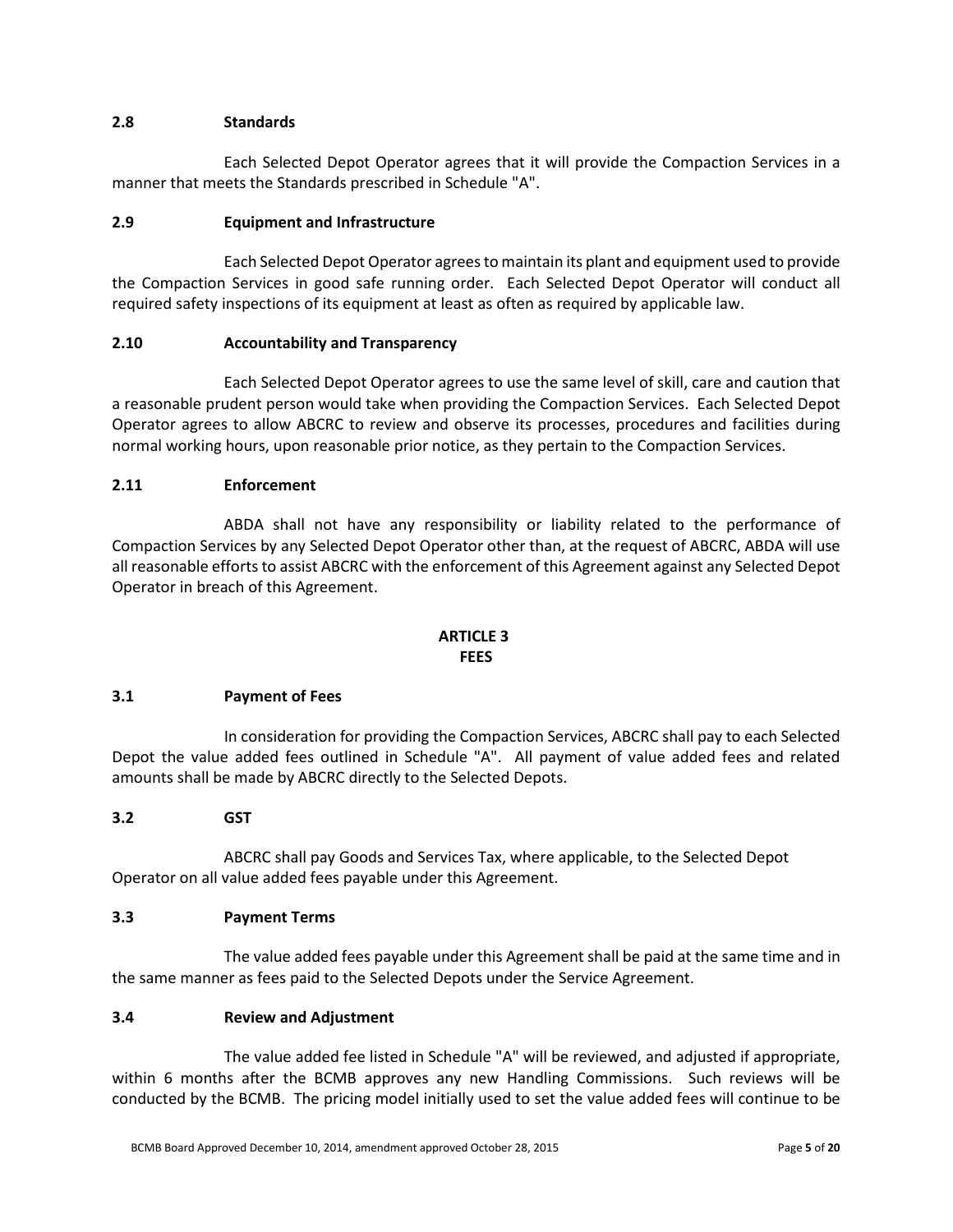used for subsequent adjustments and will be based upon incorporating updated factors from the most recent BCMB Handling Commission.

#### **ARTICLE 4 TERM AND TERMINATION**

#### **4.1 Term**

Except as otherwise provided in this Agreement, the term of this Agreement shall commence on the date this Agreement is approved by the BCMB Board of Directors and shall continue for a period of three years. It is the express intention of ABCRC and ABDA to renew this Agreement beyond this term if they can negotiate acceptable terms. Not later than six months before the end of the term, ABCRC and ABDA will commence discussions aimed at that renewal.

#### **4.2 Termination Events**

Notwithstanding the term expressed in section 4.1, this Agreement may be terminated:

- 4.2.1 by either party if the other party is in material breach of its covenants under this Agreement and such material breach has not been cured or remedied within 30 days of notice being given to the party in breach; or
- 4.2.2 by either party if the other party ceases or takes any overt act to cease to carry on its business, commits an act of bankruptcy, becomes insolvent, makes an assignment or sale of all or substantially all of its assets, or proposes a compromise or arrangement to or with its creditors; or
- 4.2.3 by either party if BCMB determines that the Value Added Fees should be consolidated with the Handling Commissions.
- 4.2.4 if the BCMB Board of Directors withdraws its approval of this Agreement.

#### **ARTICLE 5 PARTIAL TERMINATION**

#### **5.1 Opting Out**

A Selected Depot Operator may at any time terminate its status as a Selected Depot Operator and opt out of this Agreement. To opt out of this Agreement the Selected Depot Operator shall provide 1-month's notice to that effect to both ABCRC and ABDA. In such cases the Selected Depot Operator shall be paid for the Compaction Services it provides until the effective date of the termination of its status as a Selected Depot Operator.

#### **5.2 Termination of a Selected Depot**

ABCRC may terminate a Selected Depot Operator's rights under this Agreement whereupon that Depot will cease to be a Selected Depot if: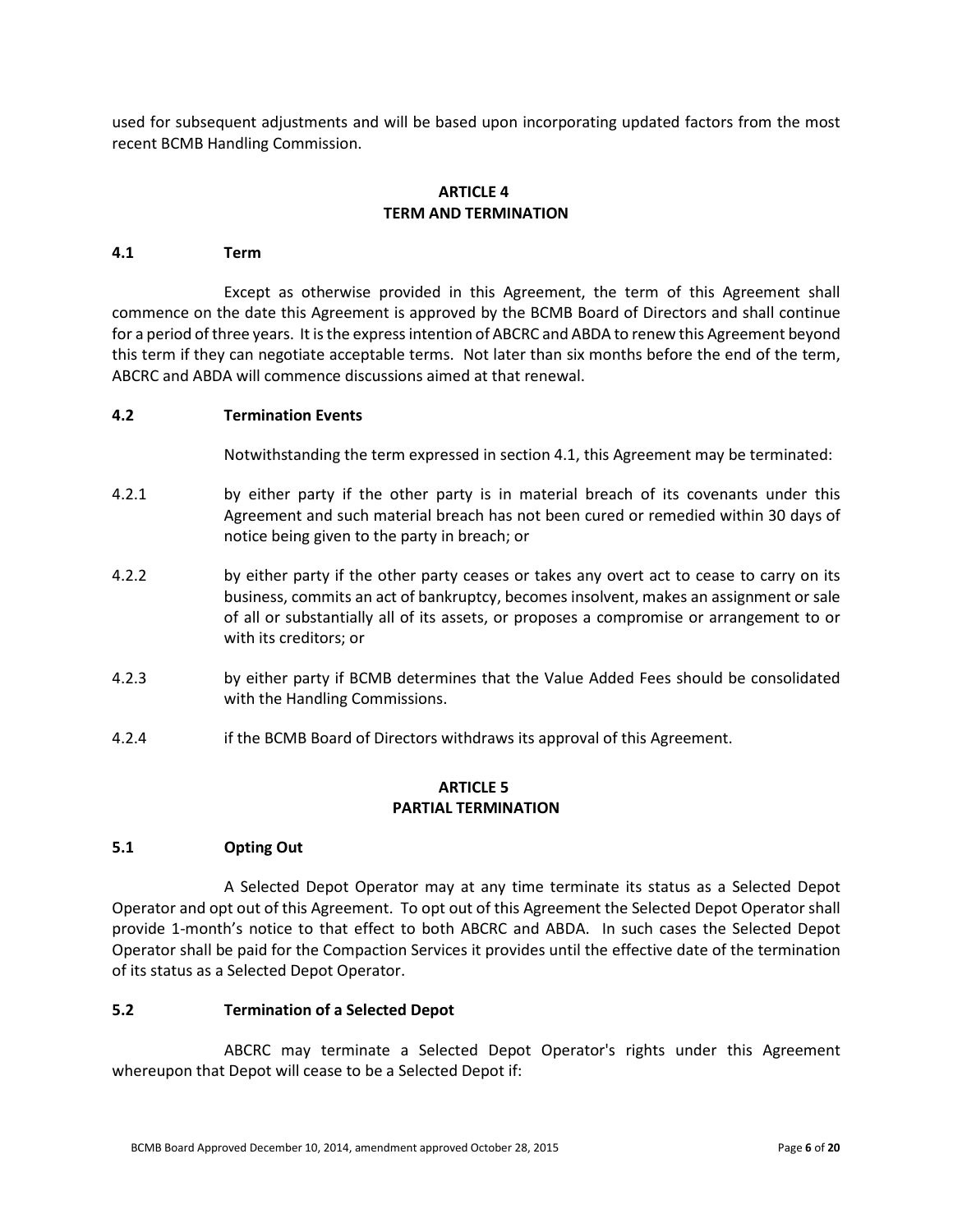- 5.2.1 that Selected Depot Operator is in material breach of its covenant to provide Compaction Services under the terms and conditions of this Agreement other than as provided for in Schedule "A", and such material breach has not been cured or remedied within 30 days;
- 5.2.2 that Selected Depot Operator's ability to provide and maintain Compaction Services has been materially and adversely impaired such that it no longer qualifies for approval under the approval criteria; or
- 5.2.3 that Selected Depot Operator ceases or takes any overt act to cease to carry on its business, commits an act of bankruptcy, becomes insolvent, makes an assignment or sale of all or substantially all of its assets, or proposes a compromise or arrangement to or with its creditors.

# **ARTICLE 6 FORCE MAJEURE**

# **6.1 Force Majeure**

Neither party shall, nor shall any Selected Depot Operator, be considered to be in default under this Agreement nor liable to the other party for damages, for non-performance due to:

- 6.1.1 curtailment or shutdown of operations due to fire, storm, flood, explosions, mechanical breakdowns, riots, civil commotion, war, strikes, lockouts, labour disturbances, acts of government agencies or authorities, acts of God or for other similar reasons reasonably beyond the control of such party; or
- 6.1.2 failure or delay in deliveries or pickup due to weather conditions, fire, strikes, or other labour disturbances, disputes or labour stoppage, mechanical breakdown or other causes reasonably beyond the control of a party, or of a transportation agency.

If the occurrence of such an event shall result in either party or any Selected Depot Operator being prevented from performing any obligation (other than the obligation to make payment of any money), such party who is unable to perform shall give notice to the other party as soon as reasonably possible stating the anticipated duration of the effect of such event. All such parties shall use all reasonable means to reduce the consequences of such event. In all cases where the Selected Depot Operator is the party who is unable to perform, ABCRC shall pay all value added fees for Compaction Services provided by the Selected Depot, whether before or after any such event of force majeure.

# **ARTICLE 7 DISPUTE RESOLUTION**

# **7.1 Dispute Resolution Procedure for individual Selected Depot Operators**

ABCRC and the applicable Selected Depot Operator shall use reasonable best efforts to settle any disputes that arise out of this Agreement and, for disputes involving an individual Selected Depot Operator, by following these three steps: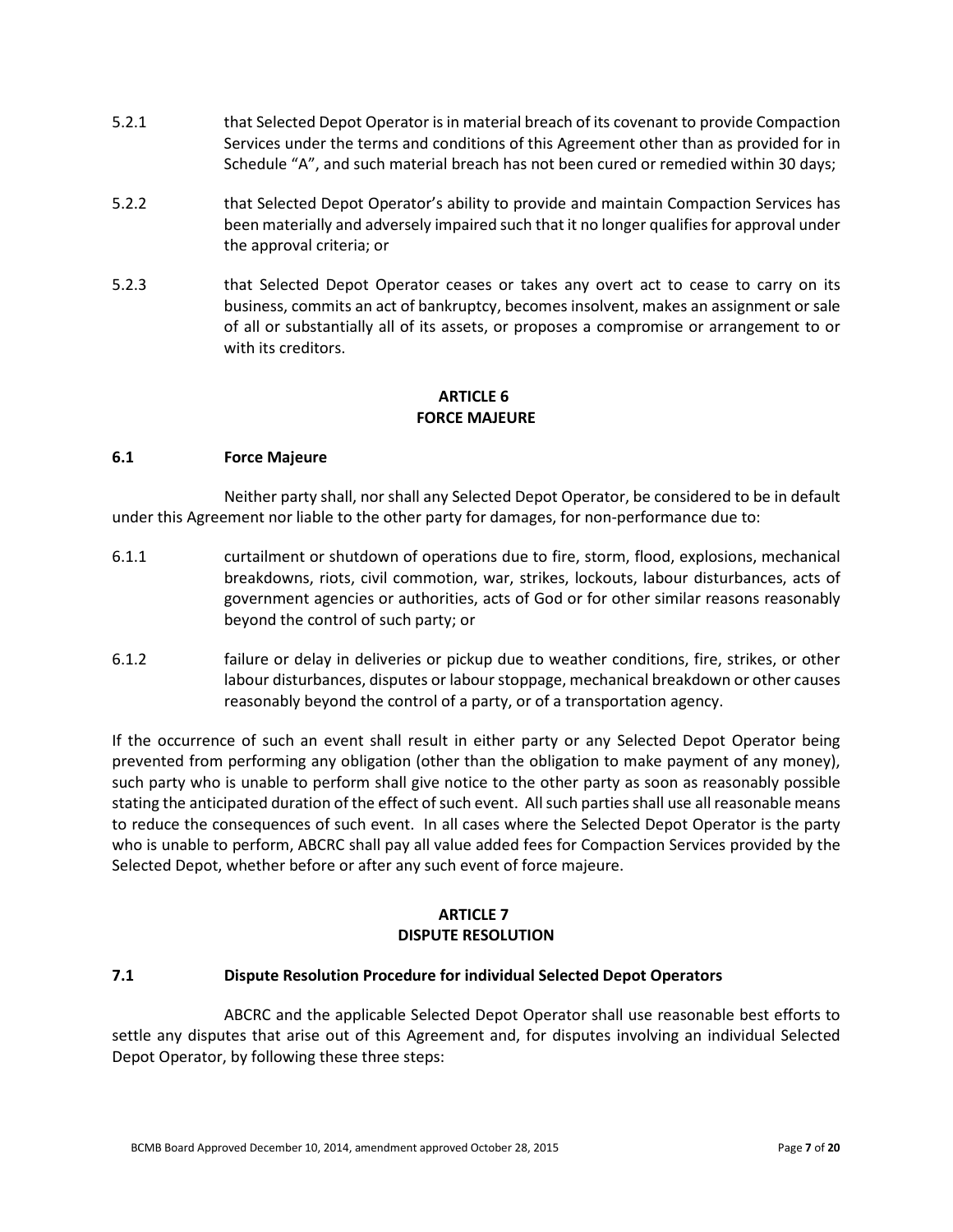- 7.1.1 Step One: The Selected Depot Operator and ABCRC's area manager shall work to resolve all issues on a timely basis.
- 7.1.2 Step Two: If step one fails to bring about a resolution within 3 business days from the point of first notification, either party from step one may engage ABDA and/or the Vice-President of Operations of ABCRC to try to arrive at a resolution.
- 7.1.3 Step Three: If step two fails to bring about resolution within 5 business days, or the dispute has not been resolved within 30 days of the point of first notification, either party from step two may engage BCMB, whose decision shall be binding on the parties, except with respect to authority, jurisdiction or legal enforcement.

#### **7.2 Dispute Resolution Procedure for General Disputes**

For disputes under this Agreement, which are of a more general nature, the following steps shall be used:

- 7.2.1 Step One: ABCRC's executive and ABDA's executive will work to resolve the issue on a timely basis.
- 7.2.2 Step Two: If step one fails to bring about resolution within 90 days of the point of first notification, either party from step one may engage BCMB, whose decision shall be binding on the parties, except with respect to authority, jurisdiction or legal enforcement.

# **7.3 Authority, Jurisdiction or Legal Enforcement**

Disputes that involve authority or jurisdiction that cannot otherwise be resolved or on matters of legal enforcement beyond the authority of BCMB shall be referred to Court of Queen's Bench of Alberta for resolution.

#### **7.4 Status of Selected Depot Operators**

ABCRC and ABDA consent to individual Selected Depot Operators having status to participate in dispute resolutions under this Agreement.

#### **7.5 Timelines**

For purposes of dispute resolution under this article 7, occurrences that, when notice is first given, are greater than 90 days shall not be subject to consideration.

# **ARTICLE 8 GENERAL**

#### **8.1 Notices**

Formal notices or confirmations required or permitted by this Agreement shall be in writing and shall be sent by courier or other personal delivery or by fax or other electronic means and shall be directed to or addressed as follows: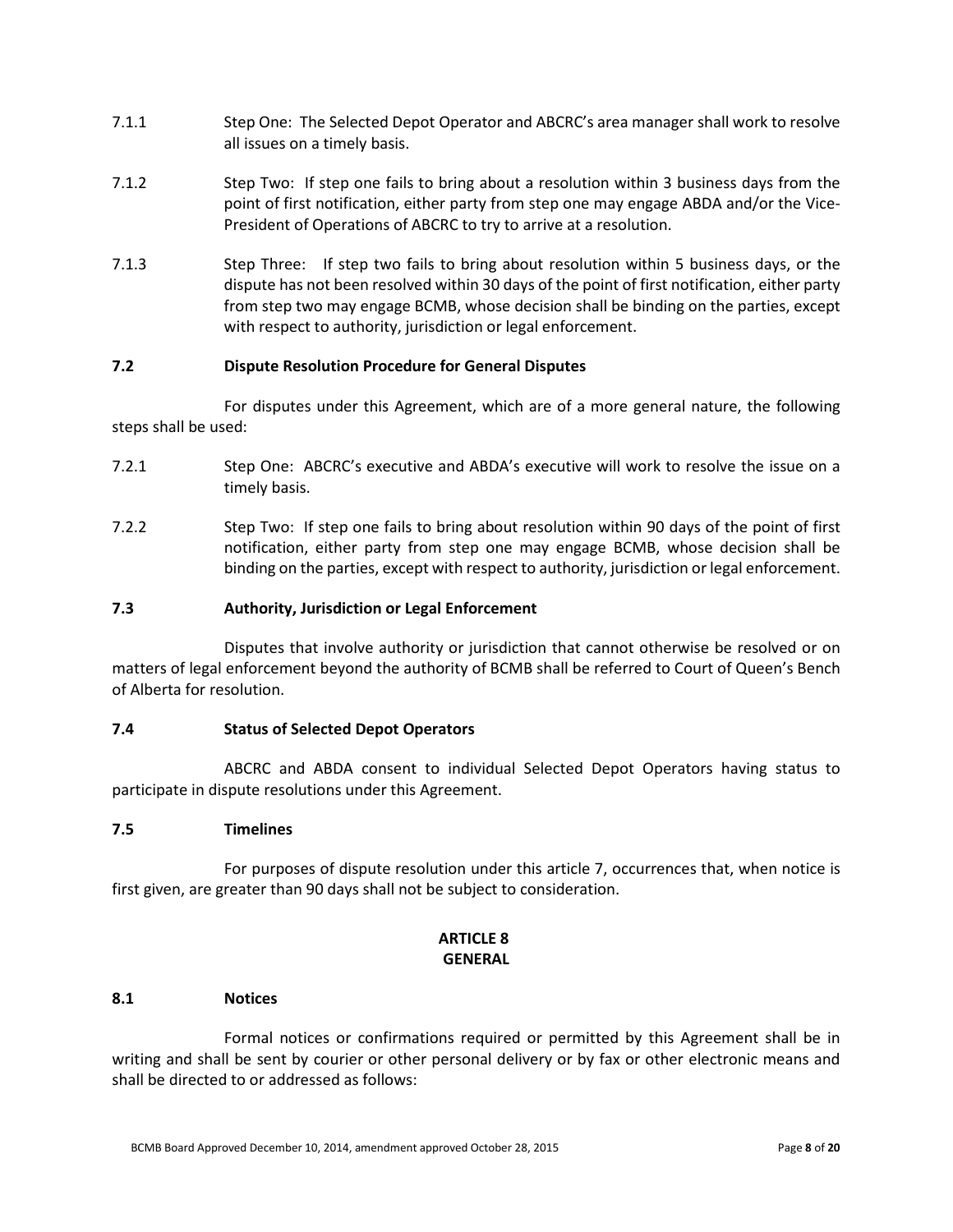If to ABCRC, to:

Alberta Beverage Container Recycling Corporation 901 – 57 Avenue N.E. Calgary, Alberta T2E 8X9 Attention: The President Fax Number: 403-264-0179 Email: president@abcrc.com

If to the ABDA, to:

Alberta Bottle Depot Association Suite 202, 17850 – 105 Avenue Edmonton, Alberta T5S 2H5 Attention: The President Fax Number: 780-454-0464 Email: ●

If to a Selected Depot, to the address of that Selected Depot indicated in the tombstone data provided by the BCMB

or such other address(es) as either party may notify to the other party for this purpose or any updated address in respect of a Selected Depot as provided by BCMB. Notice so sent shall be well and sufficiently given and received:

- 8.1.1 if sent by delivery, when delivered; or
- 8.1.2 if sent by email, fax or other electronic means when confirmed as received;

provided that in each case, notice to the party and not copies sent to others shall be used to determine when notice is deemed given.

#### **8.2 Entire Agreement**

This Agreement and the Service Agreement contain the entire understanding between the parties relating to the subject matter herein contained, and supersedes all prior oral and written understanding, arrangements and agreements relating thereto. Any amendment to this Agreement must be in writing and signed by all parties.

#### **8.3 Survival**

Any sections of this Agreement which expressly provide for, or by their nature require, survival after the expiration or termination of this Agreement, shall survive.

#### **8.4 Variation**

Any variation, alteration or waiver of any of the rights or obligations of the parties under this Agreement must be in writing from and signed by the parties. ABCRC and ABDA may, from time to time, negotiate changes to the terms of this Agreement. Any and all changes agreed to by ABCRC and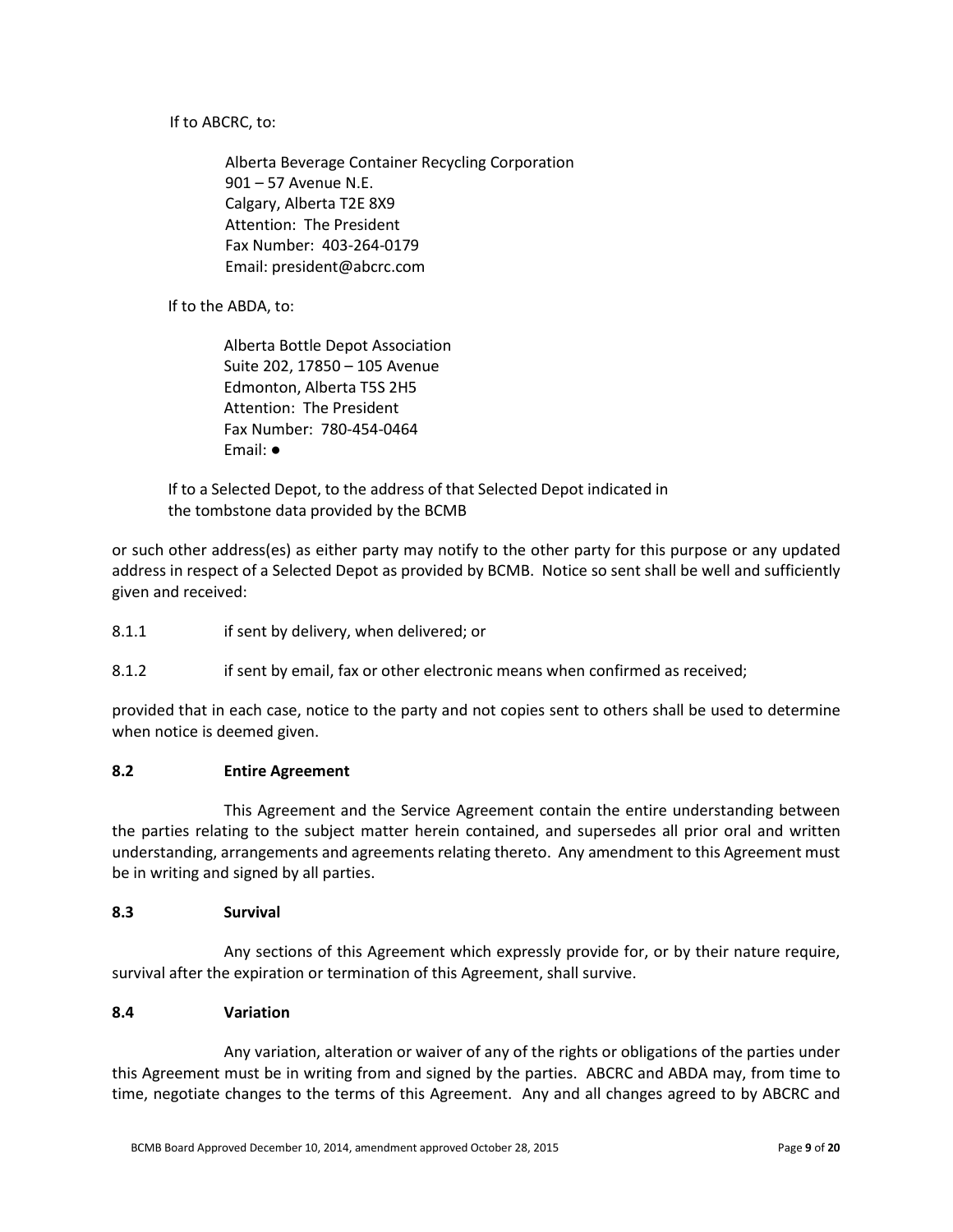ABDA will be promptly sent to all Selected Depot Operators. If the changes are unacceptable to any Selected Depot Operators then those Selected Depot Operators may opt out of this Agreement in accordance with section 5.1. Those Selected Depot Operators who do not opt out will be bound by the changes and all other terms of this Agreement.

# **8.5 Waiver**

The waiver by either party of strict observance or performance of any term of this Agreement or of any breach of it on the part of the other party shall not be held or deemed to be a waiver of any subsequent failure to observe or perform the same or any other term of this Agreement or of any breach thereof on the part of such party.

# **8.6 Severability**

The determination that any provision of this Agreement is invalid or unenforceable shall not invalidate this Agreement, all of said provisions being inserted conditionally on their being considered legally valid, and this Agreement shall be construed and performed in all respects as if any invalid or unenforceable provisions are omitted provided the primary purpose of this Agreement is not thereby impeded.

# **8.7 Further Assurances**

The parties shall from time to time execute and deliver all such other and further deeds, documents, instruments and assurances as may be necessary or required to carry into force and effect the purpose and intent of this Agreement.

# **8.8 Assignment**

Except as expressly provided elsewhere in this Agreement, any rights or obligations of this Agreement are non-assignable by either party without the prior permission of the other party, such permission not to be unreasonably withheld.

# **8.9 Change of Control**

If a change of control of a Selected Depot Operator occurs, that Selected Depot will cease to be a Selected Depot unless the new Depot Operator submits another Offer and Acknowledgement and ABCRC accepts such Offer and Acknowledgement. Eligibility for the new Depot Operator may be limited to the period remaining on the 10-year minimum term of the previous Selected Depot Operator at that location as identified on Schedule "C". For purposes of this section change of control means a sale, lease, or transfer of all or substantially all of the assets related to the Depot or the sale or transfer of a majority of the shares in the capital of the Selected Depot Operator or the issuance of a new permit number by BCMB in respect of a Selected Depot Operator.

# **8.10 Enurement**

This Agreement shall enure to the benefit of and shall be binding upon the successors and assigns of the parties.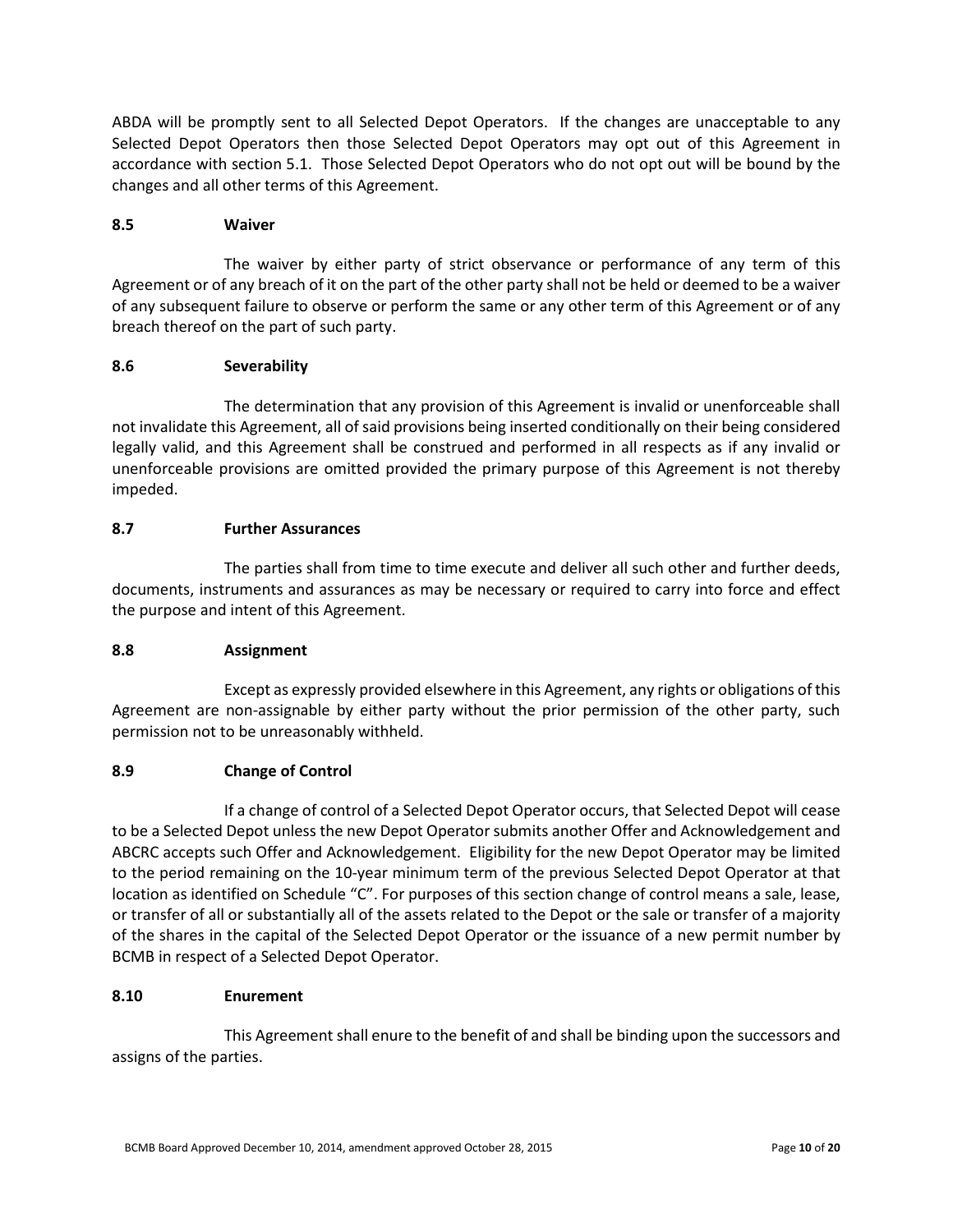# **8.11 Independent Contractors**

In connection with this Agreement, each party, including each Selected Depot, is an independent contractor and does not have any authority to bind or commit the other parties. Nothing in this Agreement shall be deemed or construed to create a joint venture, partnership, fiduciary or agency relationship between the parties, or with any Selected Depot Operator, for any purpose. Notwithstanding the foregoing, the ABDA shall be entitled to provide ABCRC with any notices set out herein on behalf of a Selected Depot from time to time and such notices shall be binding upon the applicable Selected Depot.

# **8.12 Time**

Time shall be of the essence in this Agreement.

# **ARTICLE 9 EXECUTION**

# **9.1 Execution**

IN WITNESS WHEREOF ABCRC and ABDA have executed this Agreement as of the day and year first above written.

Alberta Beverage Container Recycling Corporation

Per:

Alberta Bottle Depot Association

Per: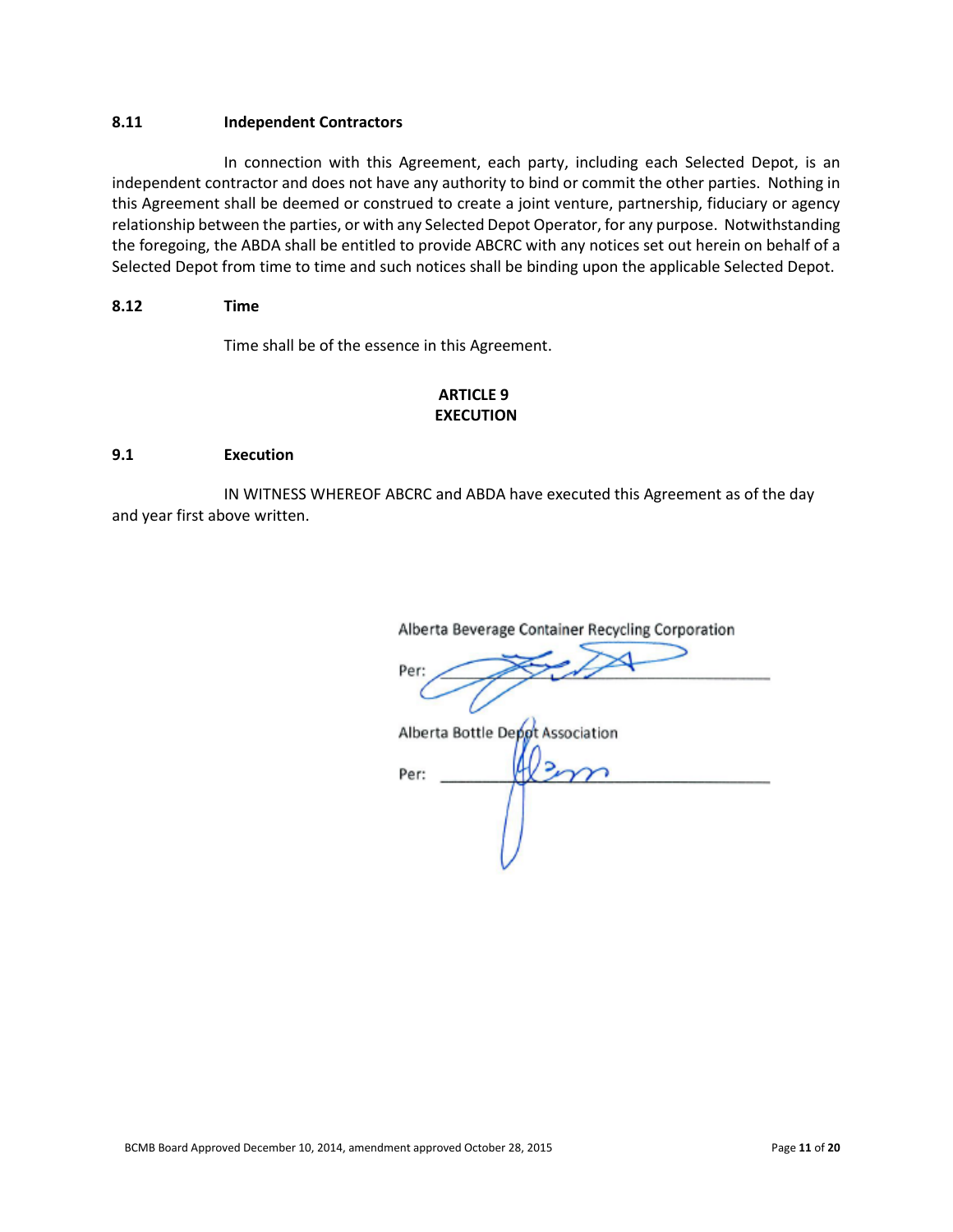# **SCHEDULE "A" COMPACTION SERVICES, STANDARDS & VALUE ADDED FEES**

The Compaction Services are the compaction of Beverage Containers of the material streams listed in the table below. Standards to be met by the Selected Depot, the mega bag Standard count, and the Value Added Fee payable by ABCRC for each material stream to be compacted are as follows:

For Depots using Class 1 Equipment (Example: NexGen with compression cone):

|             |                                       | <b>Minimum</b> | Maximum    | Standard  |              |
|-------------|---------------------------------------|----------------|------------|-----------|--------------|
| <b>CRIS</b> | <b>Beverage Container</b>             | Standard       | Standard   | count in  | Value Added  |
| Code        | type and size                         | Compaction     | Compaction | each mega | Fee per unit |
|             |                                       | ratio          | ratio      | bag       |              |
| 4009        | PET Over 1 litre (Clear & Light Blue) | 5.00:1         | 7.50:1     | 1,800     | $0.7136$ ¢   |
| 4007        | PET 0-1 litre (Clear & Light Blue)    | 5.10:1         | 7.55:1     | 6,120     | $0.2730$ ¢   |
| 4309        | HDPE Over 1 litre (Natural)           | 4.50:1         | 6.75:1     | 1,080     | 1.4275¢      |
| 6009        | Gable Top Over 1 litre                | 5.70:1         | 8.55:1     | 2,052     | $0.8425$ ¢   |
| 5007        | Tetra Brik 0-1 litre                  | 5.00:1         | 7.50:1     | 7,200     | 0.21490      |

For Depots using Class 2 Equipment (Example: NexGen w/o compression cone):

|             |                                       | Minimum    | Maximum    | Standard  |              |
|-------------|---------------------------------------|------------|------------|-----------|--------------|
| <b>CRIS</b> | <b>Beverage Container</b>             | Standard   | Standard   | count in  | Value Added  |
| Code        | type and size                         | Compaction | Compaction | each mega | Fee per unit |
|             |                                       | ratio      | ratio      | bag       |              |
| 1007        | Aluminum 0-1 litre                    | 3.10:1     | 4.65:1     | 6,696     | $0.2362$ ¢   |
| 4009        | PET Over 1 litre (Clear & Light Blue) | 2.91:1     | 4.37:1     | 1.056     | 0.7085C      |
| 4007        | PET 0-1 litre (Clear & Light Blue)    | 1.94:1     | 2.91:1     | 2.328     | $0.2742$ ¢   |
| 4309        | HDPE Over 1 litre (Natural)           | 2.64:1     | 3.96:1     | 636       | 1.4140¢      |
| 6009        | Gable Top Over 1 litre                | 2.93:1     | 4.38:1     | 1.056     | 0.83640      |
| 5007        | Tetra Brik 0-1 litre                  | 2.20:1     | 3.30:1     | 3.168     | $0.2149$ ¢   |

For Depots using Class 3 Equipment (Example: SARCAN MMF):

|             |                                       | Minimum    | Maximum    | Standard  |              |
|-------------|---------------------------------------|------------|------------|-----------|--------------|
| <b>CRIS</b> | <b>Beverage Container</b>             | Standard   | Standard   | count in  | Value Added  |
| Code        | type and size                         | Compaction | Compaction | each mega | Fee per unit |
|             |                                       | ratio      | ratio      | bag       |              |
| 1007        | Aluminum 0-1 litre                    | 3.00 : 1   | 3.50:1     | 6,480     | $0.1506$ ¢   |
| 4009        | PET Over 1 litre (Clear & Light Blue) | 2.00:1     | 2.25:1     | 720       | 0.86660      |
| 4007        | PET 0-1 litre (Clear & Light Blue)    | 1.60:1     | 2.00:1     | 1,920     | $0.2596$ ¢   |
| 4309        | HDPE Over 1 litre (Natural)           | 2.00:1     | 2.25:1     | 480       | 1.0740¢      |
| 6009        | Gable Top Over 1 litre                | 2.00:1     | 2.25:1     | 720       | 0.86660      |
| 5007        | Tetra Brik 0-1 litre                  | 2.00:1     | 2.25:1     | 2.880     | 0.1622C      |

For any new technology the BCMB will evaluate and, if appropriate, establish a new fee schedule for that technology.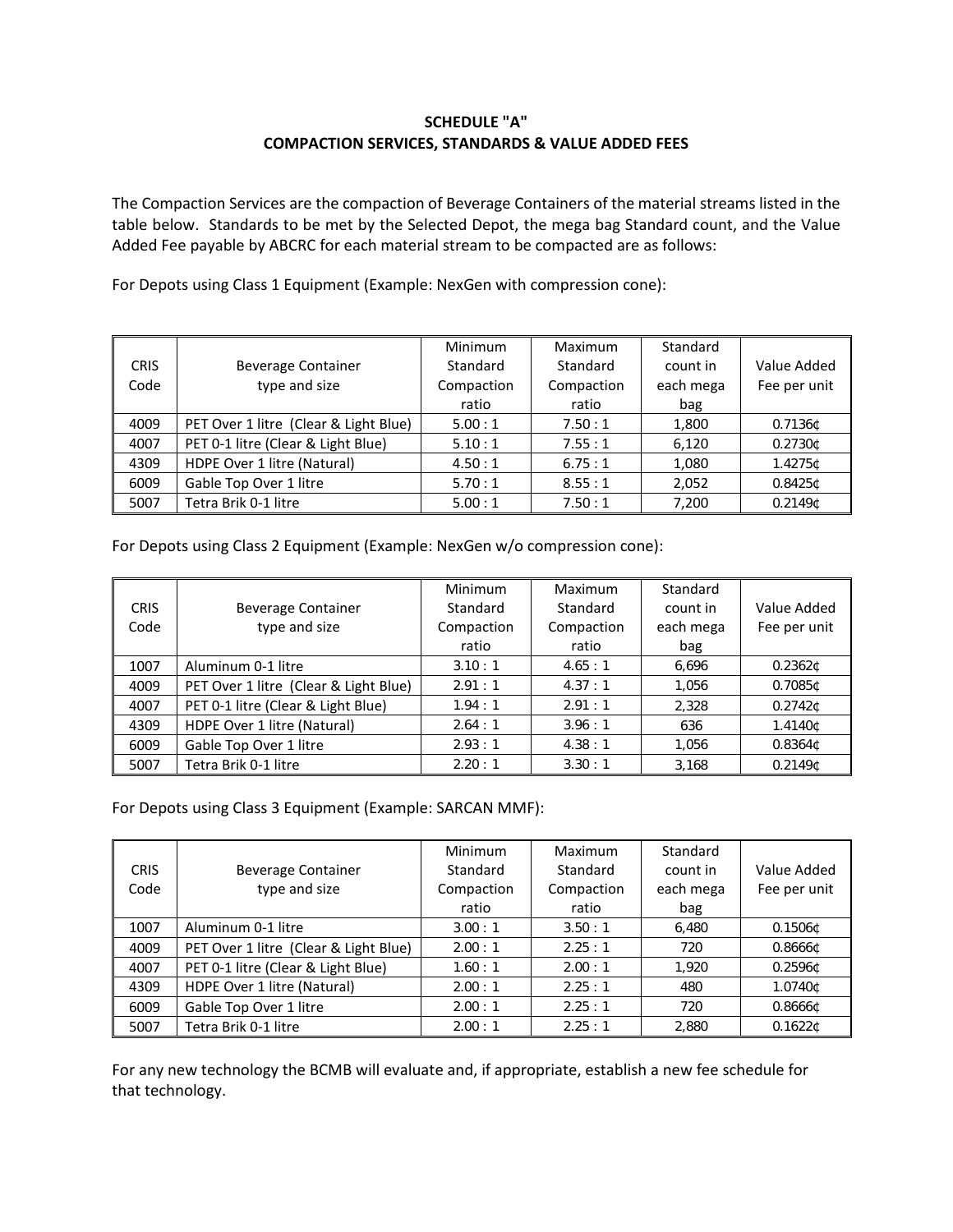The compacted Beverage Containers will be shipped to the designated Plant in appropriate shipping containers and will be subject to the same reconciliation and quality assurance provisions as set out in the Service Agreement, with the provision that the 'expected count' for any bag of compacted containers that is missing a tag shall be determined based upon (i) the information contained on the RBill and the other bags of like material shipped; or, (ii) as the Standard Count in the tables above. Compacted materials cannot be shipped in one-way bags.

**IMPORTANT NOTE: VALUE ADDED FEES WILL ONLY BE PAID BY ABCRC TO THE SELECTED DEPOT IN RESPECT OF THOSE MATERIAL CATEGORIES NOTED IN SCHEDULE 'B'. FROM TIME TO TIME BY MUTUAL AGREEMENT BETWEEN THE ABDA (ON BEHALF OF A SELECTED DEPOT) AND ABCRC, THE PARTIES CAN PROPOSE UPDATES TO THE LIST OF COMPACTIBLE MATERIALS AND ASK THE BCMB TO APPROVE APPROPRIATE FEES TO REFLECT THE ADDITIONS.**

#### **Compaction Ratio Maintenance**

The foregoing are the Standards to which the Selected Depot Operator compacting Beverage Containers must comply. Depots will use best efforts to completely fill each mega bag prior to shipment to the Plant and must achieve the Minimum Standard Compaction ratio and must not exceed the Maximum Standard Compaction ratio for the designated Class accepted in Schedule "B" for the rolling 3-month monitoring period in order to be eligible for payment of the Value Added Fees for that Class.

A Depot may ship bags of co-mingled compacted and non-compacted containers on occasion provided they continue to achieve the Standards for the rolling 3-month monitoring period and providing that at least 50% of the Standard count for compacted containers is shipped in every bag.

#### **Monitoring**

#### Start Up

First and second months after installation of equipment and shipment of first compacted containers shall be the designated test phase and monitoring will be done for information purposes only;

At the completion of the third month after the first compacted containers have been shipped, ABCRC shall monitor the compaction on a rolling 3-month basis (i.e. for the first 3-months of service) and report the results to the Depot Operator. These initial results shall be nonactionable by ABCRC. (For Depots compacting prior to October 1, 2014, this period shall be deemed to have been completed as of November 30, 2014)

#### Ongoing Monitoring (All Depots)

After the start-up period has ended, (i.e. the start of the fourth month) ABCRC shall monitor the compaction ratio for each depot on a rolling 3-month basis and report the results to the Depot Operator and the BCMB. Poor results will be subject to Actionable Remedies.

#### **Actionable Remedies**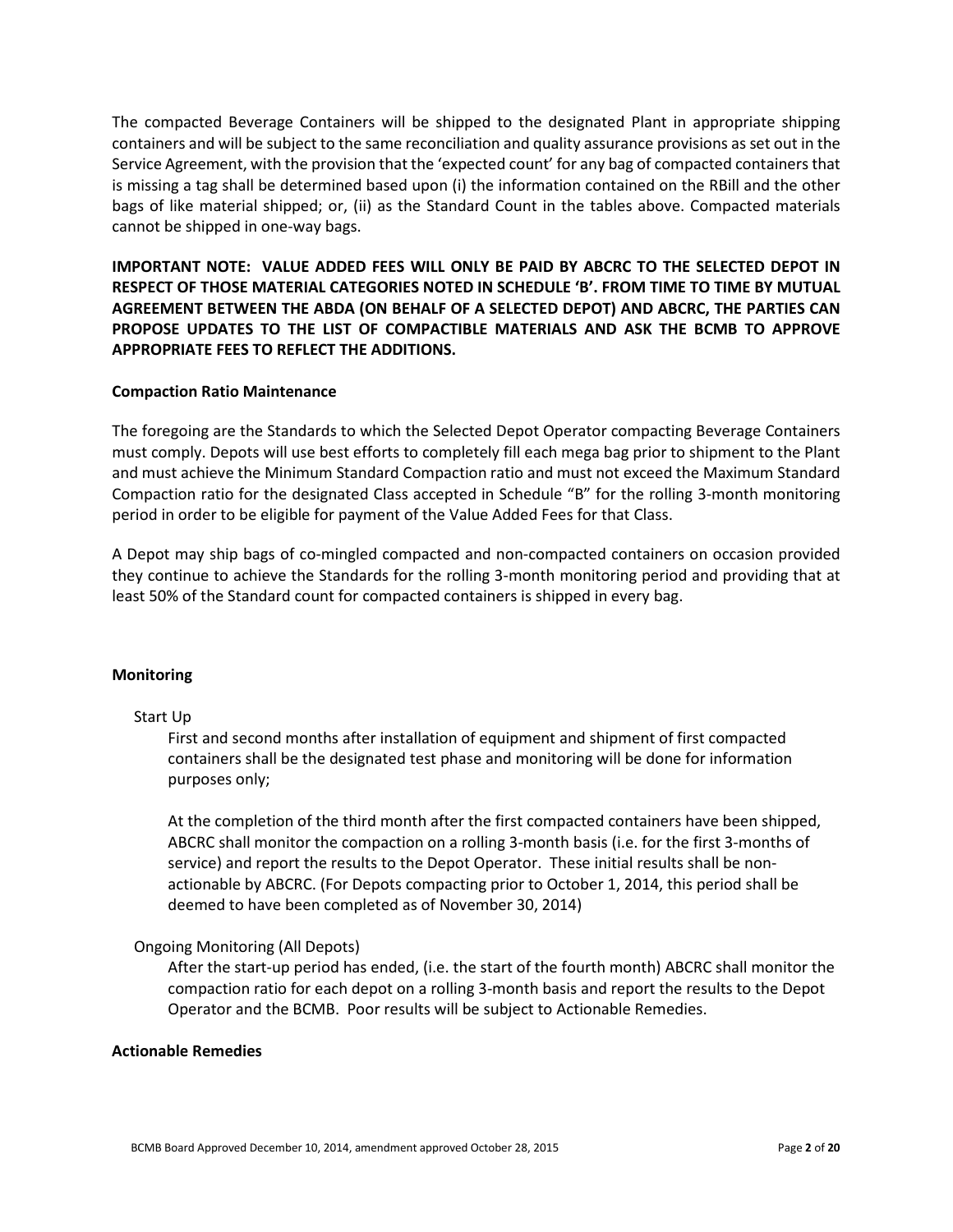Results for a depot failing to meet the Standards, that is below the Minimum Standard Compaction ratio or above the Maximum Standard Compaction ratio, for a specific material, for their designated Class will be entered into the Quality Monitoring Database.

- A first offense will be subject to a 'first warning' issued to the Depot Operator from the BCMB.
- A second consecutive month of results, drawn from the Ongoing Monitoring by ABCRC, failing to meet the Standards for a specific material, for their designated Class will result in a 'second warning' to the Depot Operator and a levy from the BCMB.
- A third consecutive month, drawn from the Ongoing Monitoring by ABCRC, of results failing to meet the Standards will result in ABCRC being authorized to reduce the Value Added Fee being paid to Depot Operator by 50% until such time as they meet the Standards for three consecutive months.
- A fourth consecutive month failing to meet the Standards will result in a review of the Depot Operator's performance where the Depot Operator will be required to be present before the next scheduled Industry Leadership Committee (the "ILC") meeting. The ILC may recommend to the BCMB Board that they issue a levy against the Depot Operator or temporarily suspend payment of Value Added Fees to the Depot Operator for Compaction Services until corrective measures are taken.

A Depot Operator that receives 3-"first warnings" within a 12-month period shall be subject to a levy from the BCMB.

The Selected Depot may apply compaction to Beverage Containers of other types and sizes other than those specified in this Schedule, with the exception of glass types and sizes. If the Selected Depot does so, it will be without compensation from ABCRC unless previously agreed to.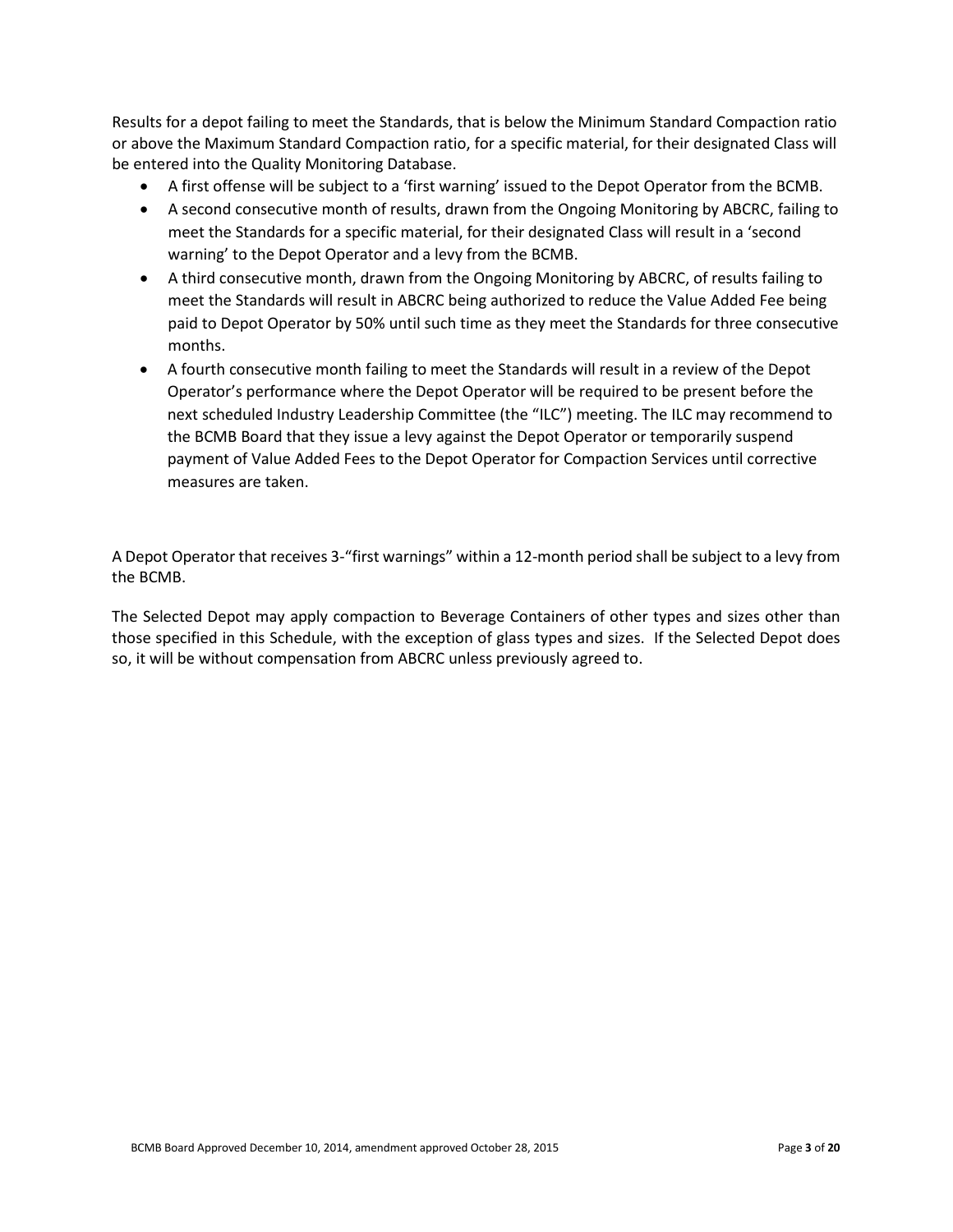# **SCHEDULE "B"**

# **OFFER AND ACKNOWLEDGEMENT**

TO: Alberta Beverage Container Recycling Corporation ("ABCRC")

AND TO: Alberta Bottle Depot Association ("ABDA")

RE: Offer to provide Compaction Services

The undersigned Depot Operator hereby offers to provide Compaction Services to ABCRC under the In-Depot Compaction Services Agreement and for its Depot to become a Selected Depot and bound by the terms of the In-Depot Compaction Services Agreement, to the same extent as if a signatory thereto, with all of the rights and obligations of a Selected Depot Operator under the In-Depot Compaction Services Agreement. This offer is open for acceptance by ABCRC in accordance with Section 2.3 of this Agreement. The offer, if accepted by ABCRC, shall be communicated to the undersigned, and ABDA, by way of confirmation in the form attached as Schedule "C" to the In-Depot Compaction Services Agreement.

If this offer is accepted by ABCRC, the undersigned acknowledges that the undersigned:

- 1. will be recognized as a Selected Depot Operator under the In-Depot Compaction Services Agreement;
- 2. will be bound by the terms of the In-Depot Compaction Services Agreement, to the same extent as if a signatory thereto; and
- 3. will provide to ABCRC Compaction Services in accordance with the In-Depot Compaction Services Agreement for the following materials:

| <b>CRIS</b> | <b>Beverage Container</b>             | Equipment Class* | Depot Initials | <b>ABCRC Initials</b> |
|-------------|---------------------------------------|------------------|----------------|-----------------------|
| Code        | type and size                         |                  |                |                       |
| 1007        | Aluminum 0-1 litre                    |                  |                |                       |
| 4009        | PET Over 1 litre (Clear & Light Blue) |                  |                |                       |
| 4007        | PET 0-1 litre (Clear & Light Blue)    |                  |                |                       |
| 4309        | HDPE Over 1 litre (Natural)           |                  |                |                       |
| 6009        | Gable Top Over 1 litre                |                  |                |                       |
| 5007        | Tetra Brik 0-1 litre                  |                  |                |                       |

\* If equipment has not been tested and approved in Alberta proof of compaction capabilities will be required to determine which Class the equipment will be grouped in.

The undersigned acknowledges that it has been given a copy of the In-Depot Compaction Services Agreement, has been given time to review that agreement and understands its terms and conditions.

The Compaction Services to be provided by the undersigned shall only apply to the Beverage Container types and sizes specified in the table above.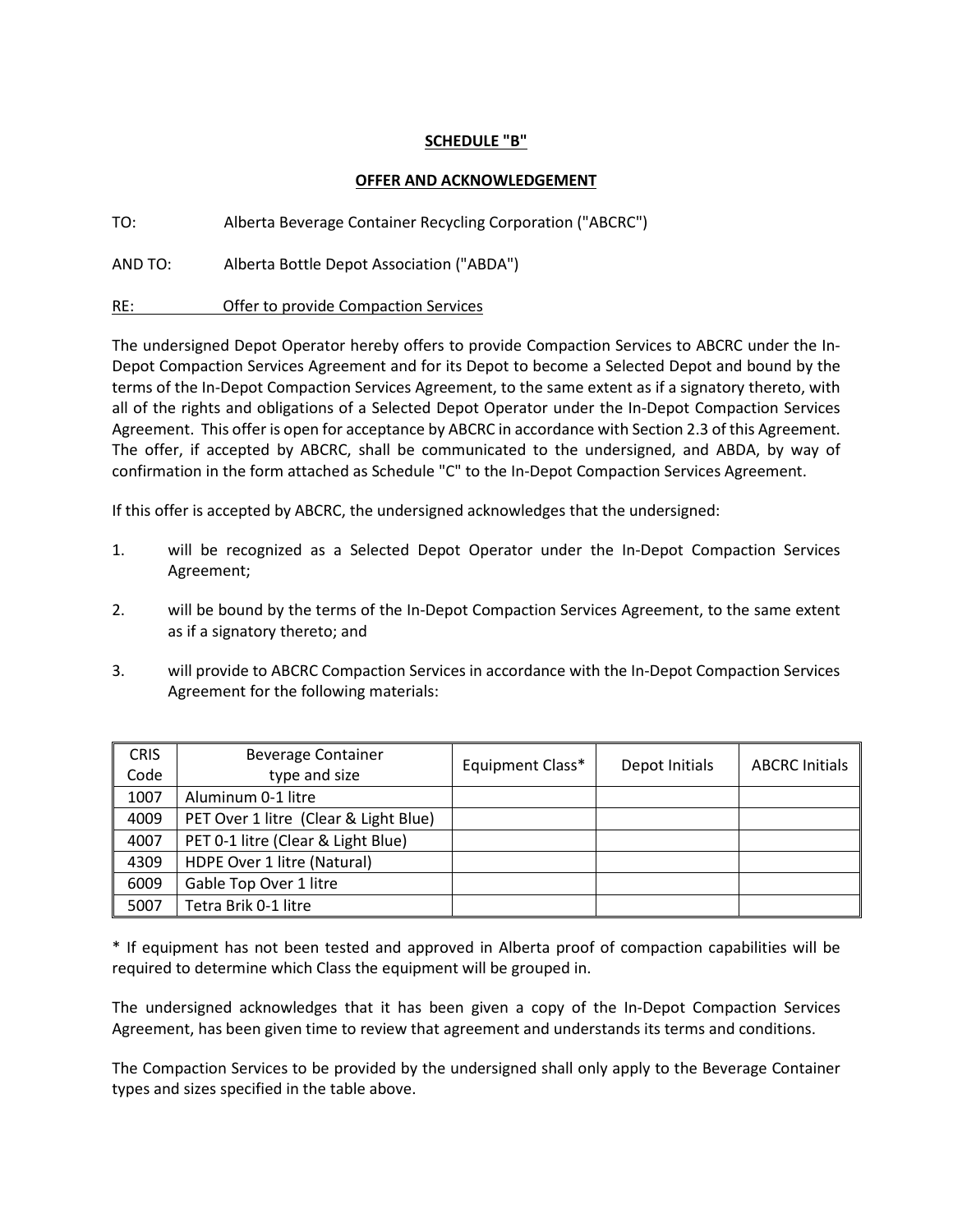The address to send all notices and confirmations to the undersigned for purposes of section 8.1 of the Agreement is:

The undersigned and ABCRC may from time to time agree to add to or subtract from this list of Beverage Container types and sizes. The agreement to change this list shall be in writing, dated and signed by both parties, with a copy sent to ABDA and a copy attached to this Offer and Acknowledgement.

Signed at \_\_\_\_\_\_\_\_\_\_\_\_\_\_\_, Alberta, and dated \_\_\_\_\_\_\_\_\_\_\_\_\_\_\_\_\_\_\_\_\_\_\_.

\_\_\_\_\_\_\_\_\_\_\_\_\_\_\_\_\_\_\_\_\_\_\_\_\_\_\_\_\_\_\_\_\_\_\_\_\_\_\_ \_\_\_\_\_\_\_\_\_\_\_\_\_\_\_\_\_\_\_\_\_\_\_\_\_\_\_\_\_\_\_\_\_\_\_\_\_\_\_ \_\_\_\_\_\_\_\_\_\_\_\_\_\_\_\_\_\_\_\_\_\_\_\_\_\_\_\_\_\_\_\_\_\_\_\_\_\_\_

\_\_\_\_\_\_\_\_\_\_\_\_\_\_\_\_\_\_\_\_\_\_\_\_\_\_\_\_\_\_\_\_\_\_\_\_\_\_\_

Name of Depot Operator

\_\_\_\_\_\_\_\_\_\_\_\_\_\_\_\_\_\_\_\_\_\_\_\_\_\_\_\_\_\_\_\_\_\_\_\_\_\_\_\_\_\_\_\_

\_\_\_\_\_\_\_\_\_\_\_\_\_\_\_\_\_\_\_\_\_\_\_\_\_\_\_\_\_\_\_\_\_\_\_\_\_\_\_\_\_\_\_\_

Signature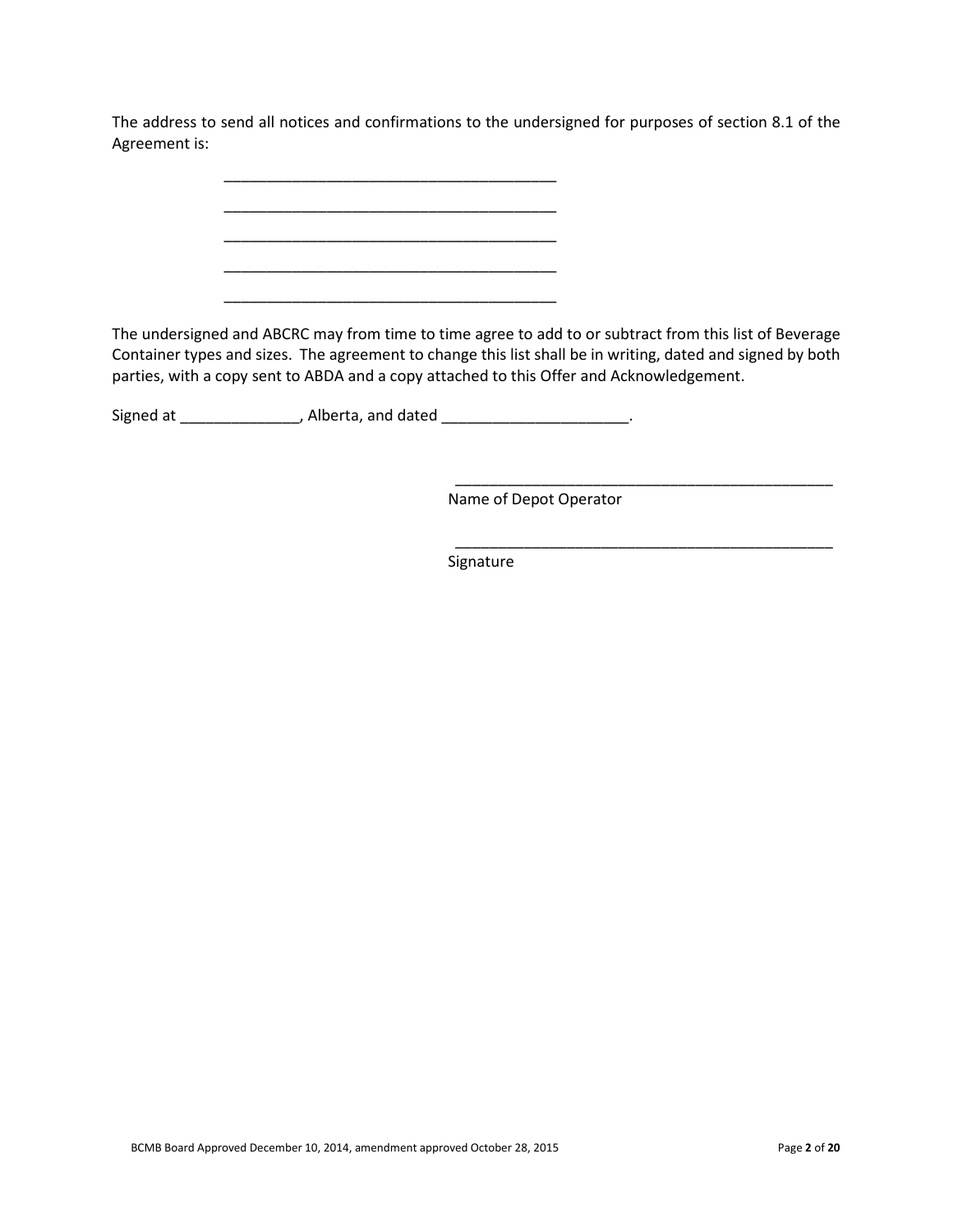# **SCHEDULE "C**

# **CONFIRMATION**

TO: **O** Depot Operator

AND TO: Alberta Bottle Depot Association ("ABDA")

Alberta Beverage Recycling Corporation ("ABCRC") hereby confirms eligibility and accepts the Offer and Acknowledgement attached dated  $\bullet$  and confirms that  $\bullet$  Depot Operator is approved to provide Compaction Services under the In-Depot Compaction Services Agreement dated October 29<sup>th</sup>, 2014 between ABCRC and ABDA.  $\bullet$  Depot Operator is hereby recognized as a Selected Depot under the In-Depot Compaction Services Agreement and ABCRC agrees to receive compacted material from the Selected Depot for not less than 10 years.

Dated  $\bullet$ 

Alberta Beverage Container Recycling Corporation

Per: \_\_\_\_\_\_\_\_\_\_\_\_\_\_\_\_\_\_\_\_\_\_\_\_\_\_\_\_\_\_\_\_\_\_\_\_\_\_\_\_\_

**– OR –**

ABCRC hereby rejects  $\bullet$  Depot Operator's Offer and Acknowledgement dated  $\bullet$  to become a Selected Depot Operator under the In-Depot Compaction Services Agreement dated October 29<sup>th</sup>, 2014 between ABCRC and ABDA.

The Offer and Acknowledgement has been rejected due to:

 $\Box$  The Depot not being eligible according to the third party list identified in Section 2.3; or

 $\Box$  The BCMB has identified that the Selected Depot is not in good standing.

Dated  $\bullet$ 

Alberta Beverage Container Recycling Corporation

Per: where  $\overline{P}$